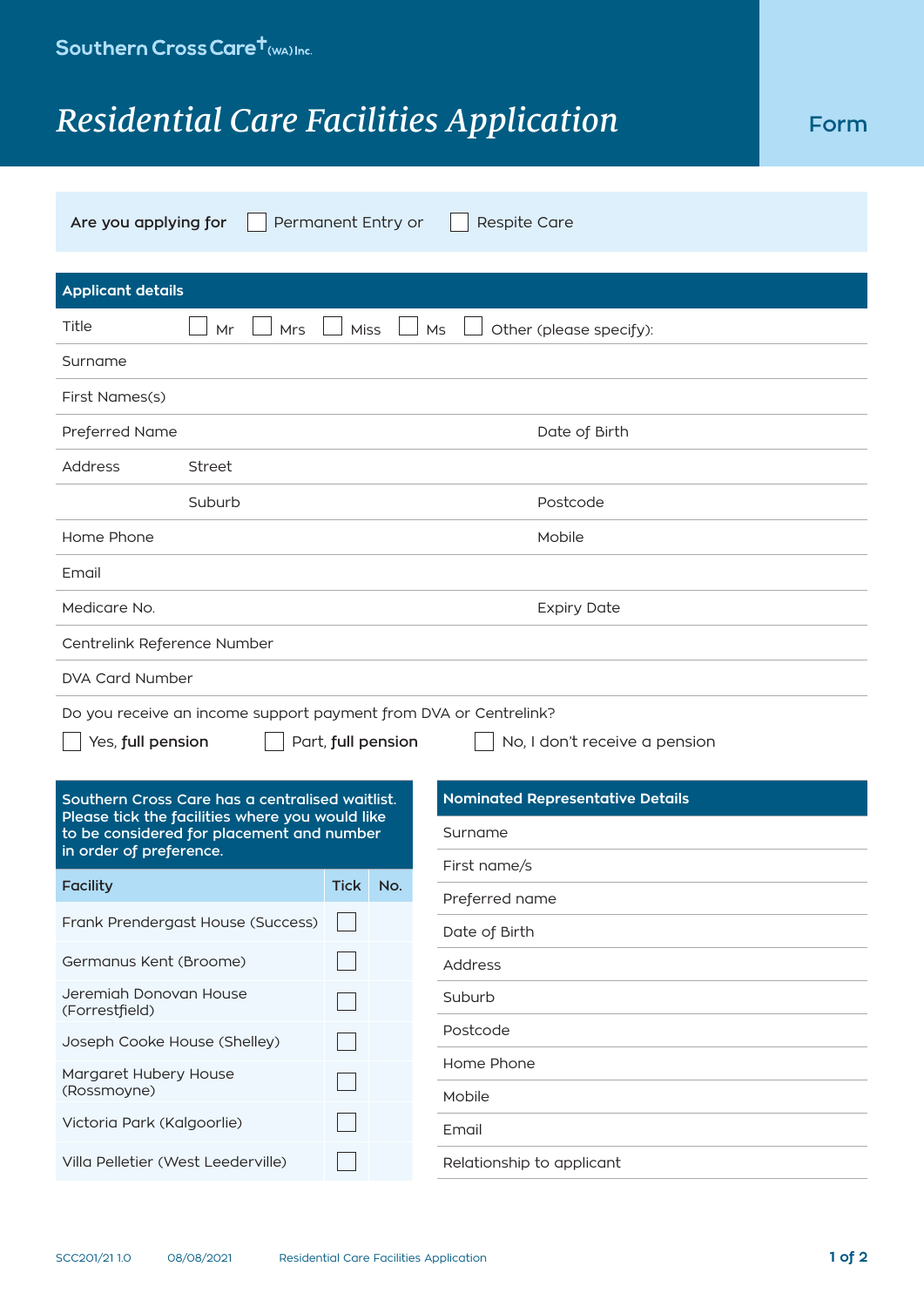## **Residential Care Facilities Application Form**

| All information supplied is strictly confidential                                                                                                            |  |  |  |
|--------------------------------------------------------------------------------------------------------------------------------------------------------------|--|--|--|
|                                                                                                                                                              |  |  |  |
| Existing/Previous Resident of an Aged Care Home                                                                                                              |  |  |  |
| Do you currently receive, or have you ever received, permanent care in a<br>Yes<br>residential aged care home? If so, please complete the following details: |  |  |  |
| Current, or previous, residential aged care home                                                                                                             |  |  |  |
| Name                                                                                                                                                         |  |  |  |
| Date of admission<br>Date of departure (if applicable)                                                                                                       |  |  |  |
|                                                                                                                                                              |  |  |  |
| How did you hear about us?                                                                                                                                   |  |  |  |
| Social Worker<br>GP<br>Online<br>Someone I know is cared for by SCC                                                                                          |  |  |  |
| Newspaper/Magazine<br>Other (specify):<br><b>TV</b><br>Radio                                                                                                 |  |  |  |
|                                                                                                                                                              |  |  |  |
|                                                                                                                                                              |  |  |  |
| To ensure your application is processed, please attach the following:                                                                                        |  |  |  |
| Copy of Eduring Power of Attorney/Guardianship/Administrator if applicable                                                                                   |  |  |  |
| A copy of a current Aged Care Assessment                                                                                                                     |  |  |  |

| Signature of applicant | Date |
|------------------------|------|
| or representative      |      |